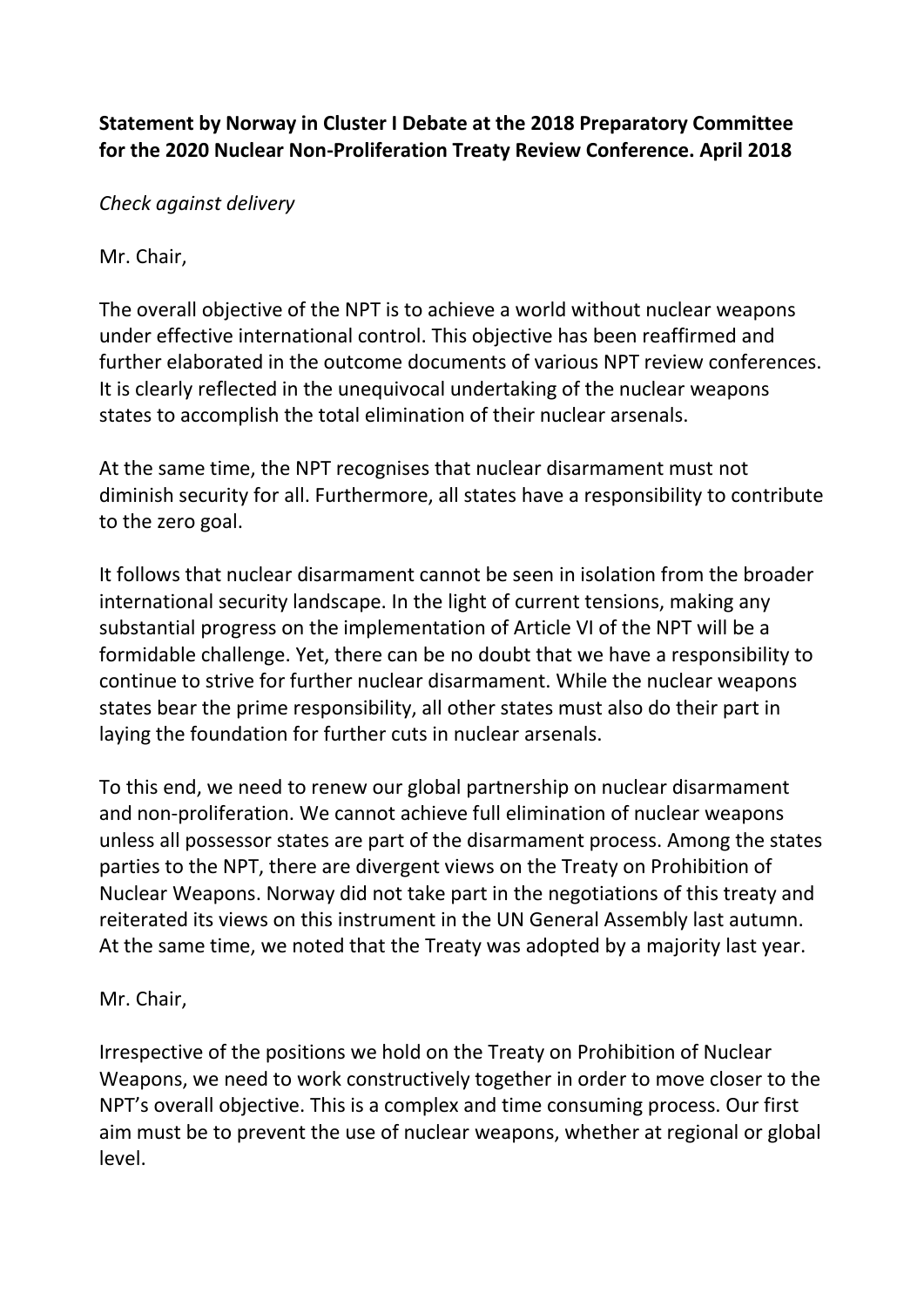In this respect, the early negotiation and conclusion of an effectively verifiable Fissile Material Cut-off Treaty (FMCT) would be a significant step forward. Indeed, such a treaty seems to be more relevant today than ever before. This would demonstrate the reduced salience of nuclear weapons in future security policies. An FMCT that provides for gradual inclusion of stocks in excess of military requirements would clearly be a substantial contribution to nuclear disarmament.

Consolidation of the non-test norm is essential. This norm has been seriously undermined by the DPRK. Ever since 1996, Norway has been consistent in advocating an early entry into force of the Comprehensive Test Ban Treaty (CTBT). While existing moratoriums are highly valuable, they are still not legally binding. We urge all remaining Annex II states to meet the international community's requirements in this respect.

Promoting trust and confidence is essential in order to foster a global environment that is more conducive to nuclear disarmament. At a time of increasing tensions, we must explore all avenues to uphold existing arms control agreements. We need to ensure compliance with existing treaties as well as laying the necessary groundwork for new reductions in the future. We welcome the strategic dialogue between the US and the Russian Federation. In particular, they are strongly encouraged to maintain and extend the New START, to resolve outstanding compliance matters related to INF, and to initiate strategic talks that could lead to deeper cuts in all categories of nuclear weapons.

Nuclear disarmament verification increases confidence among the nuclear weapons states themselves. It is also essential that non-nuclear weapons states are confident that nuclear weapons states live up to their disarmament commitments. Systematic multilateral work on NDV demonstrates that we are serious about Article VI. Norway took a lead in the process that led to the adoption of UN General Assembly resolution 71/67 on nuclear disarmament verification. We are pleased that the Governmental Group of Experts will commence its work in a few weeks. In the margins of this second meeting of the Preparatory Committee there are a number of side-events on Nuclear Disarmament Verification, which I encourage you to attend.